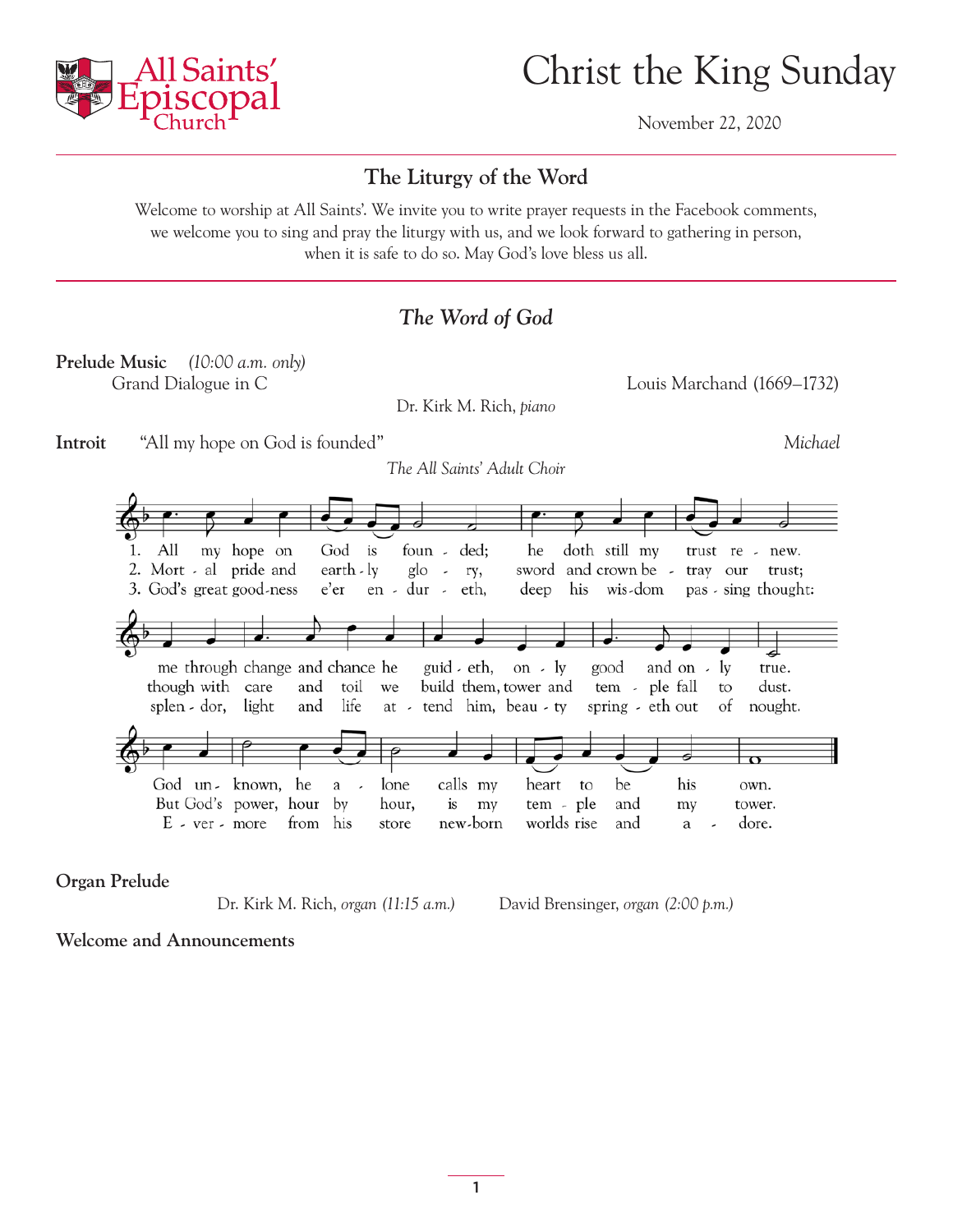### **Opening Sentences**

*Officiant* This is the day that the Lord has made. **People Let us rejoice and be glad in it.**

#### **Confession and Absolution**

*Officiant* Let us confess our sins against God and our neighbor.

*Officiant and People*

 **Most merciful God, we confess that we have sinned against you in thought, word, and deed, by what we have done, and by what we have left undone. We have not loved you with our whole heart; we have not loved our neighbors as ourselves. We are truly sorry and we humbly repent. For the sake of your Son Jesus Christ, have mercy on us and forgive us; that we may delight in your will, and walk in your ways, to the glory of your Name. Amen.**

*Officiant* Almighty God have mercy on you, forgive you all your sins through our Lord Jesus Christ, strengthen you in all goodness, and by the power of the Holy Spirit keep you in eternal life. **Amen.**

#### **The Invitatory and Psalter**

| Reader | Lord, open our lips.                                                                  |
|--------|---------------------------------------------------------------------------------------|
| People | And our mouth shall proclaim your praise. Glory to the Father, and to the Son,        |
|        | and to the Holy Spirit, as it was in the beginning, is now and will be forever. Amen. |

#### **Psalm 100**

| Reader                     | May all lands be joyful before you, O God,                                                                                         |
|----------------------------|------------------------------------------------------------------------------------------------------------------------------------|
| People                     | serve you with gladness and come before your presence with a song.                                                                 |
| Reader<br>People           | For we know that you are God;<br>you yourself have made us, and we are yours;<br>we are your people and the sheep of your pasture. |
| Reader                     | We shall enter your gates with thanksgiving, go into your courts with praise,                                                      |
| People                     | give thanks to you and call upon your Name.                                                                                        |
| Reader                     | For you are good; your mercy is everlasting,                                                                                       |
| People                     | and your faithfulness endures from age to age.                                                                                     |
| $D$ and an and $D$ and $a$ |                                                                                                                                    |

*Reader and People*

**Glory to the Father, and to the Son, and to the Holy Spirit, as it was in the beginning, is now and will be forever. Amen.**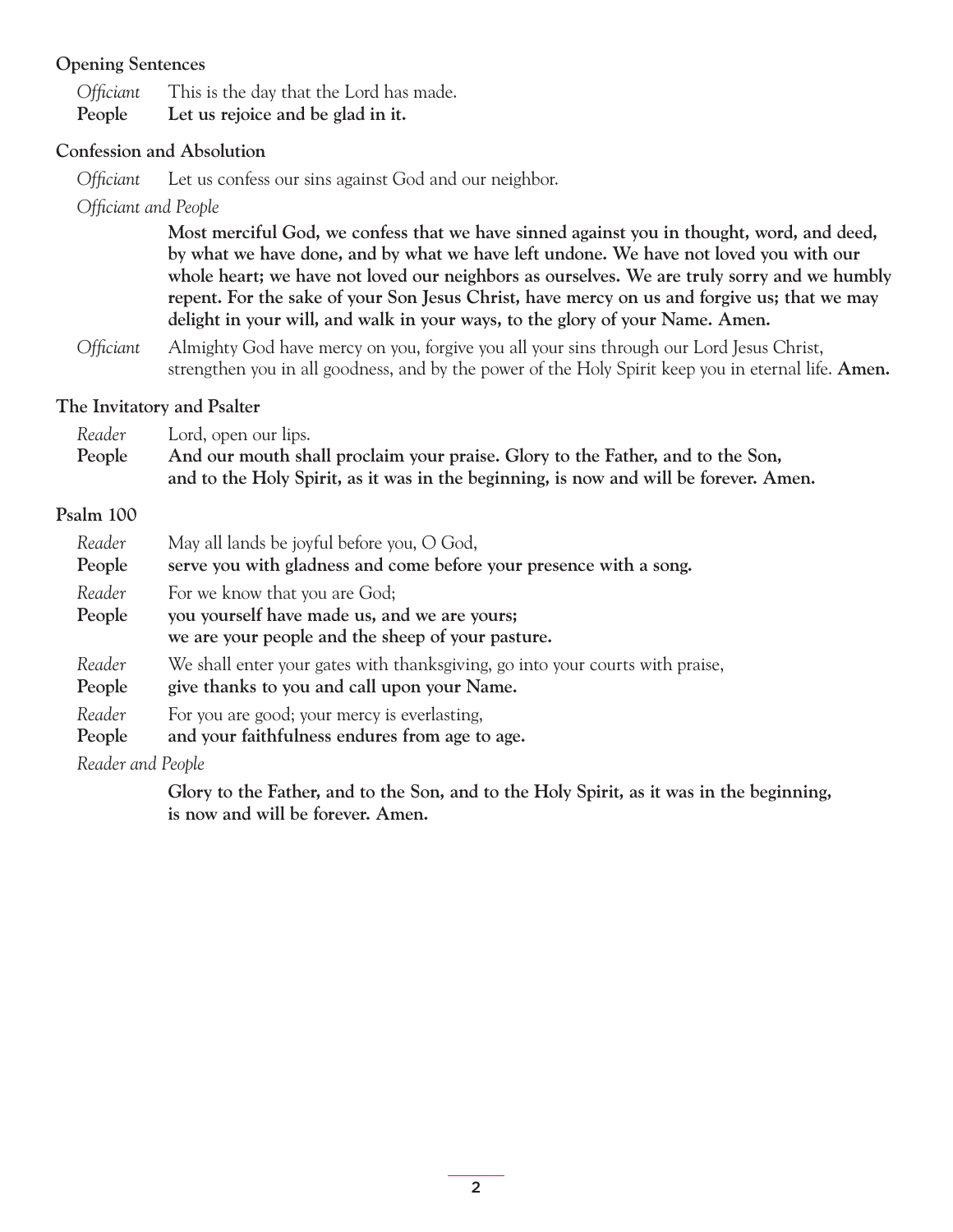Thus says the Lord God: I myself will search for my sheep, and will seek them out. As shepherds seek out their flocks when they are among their scattered sheep, so I will seek out my sheep. I will rescue them from all the places to which they have been scattered on a day of clouds and thick darkness. I will bring them out from the peoples and gather them from the countries, and will bring them into their own land; and I will feed them on the mountains of Israel, by the watercourses, and in all the inhabited parts of the land. I will feed them with good pasture, and the mountain heights of Israel shall be their pasture; there they shall lie down in good grazing land, and they shall feed on rich pasture on the mountains of Israel. I myself will be the shepherd of my sheep, and I will make them lie down, says the Lord God. I will seek the lost, and I will bring back

*Reader* The word of the Lord. **People Thanks be to God.**

## **The Second Lesson Ephesians 1:15–23**

I have heard of your faith in the Lord Jesus and your love toward all the saints, and for this reason I do not cease to give thanks for you as I remember you in my prayers. I pray that the God of our Lord Jesus Christ, the Father of glory, may give you a spirit of wisdom and revelation as you come to know him, so that, with the eyes of your heart enlightened, you may know what is the hope to which he has called you, what are the riches of his glorious inheritance among the saints, and what is the immeasurable greatness of his power

| Reader | The word of the Lord. |
|--------|-----------------------|
| People | Thanks be to God.     |

the strayed, and I will bind up the injured, and I will strengthen the weak, but the fat and the strong I will destroy. I will feed them with justice.

Therefore, thus says the Lord God to them: I myself will judge between the fat sheep and the lean sheep. Because you pushed with flank and shoulder, and butted at all the weak animals with your horns until you scattered them far and wide, I will save my flock, and they shall no longer be ravaged; and I will judge between sheep and sheep.

I will set up over them one shepherd, my servant David, and he shall feed them: he shall feed them and be their shepherd. And I, the Lord, will be their God, and my servant David shall be prince among them; I, the Lord, have spoken.

for us who believe, according to the working of his great power. God put this power to work in Christ when he raised him from the dead and seated him at his right hand in the heavenly places, far above all rule and authority and power and dominion, and above every name that is named, not only in this age but also in the age to come. And he has put all things under his feet and has made him the head over all things for the church, which is his body, the fullness of him who fills all in all.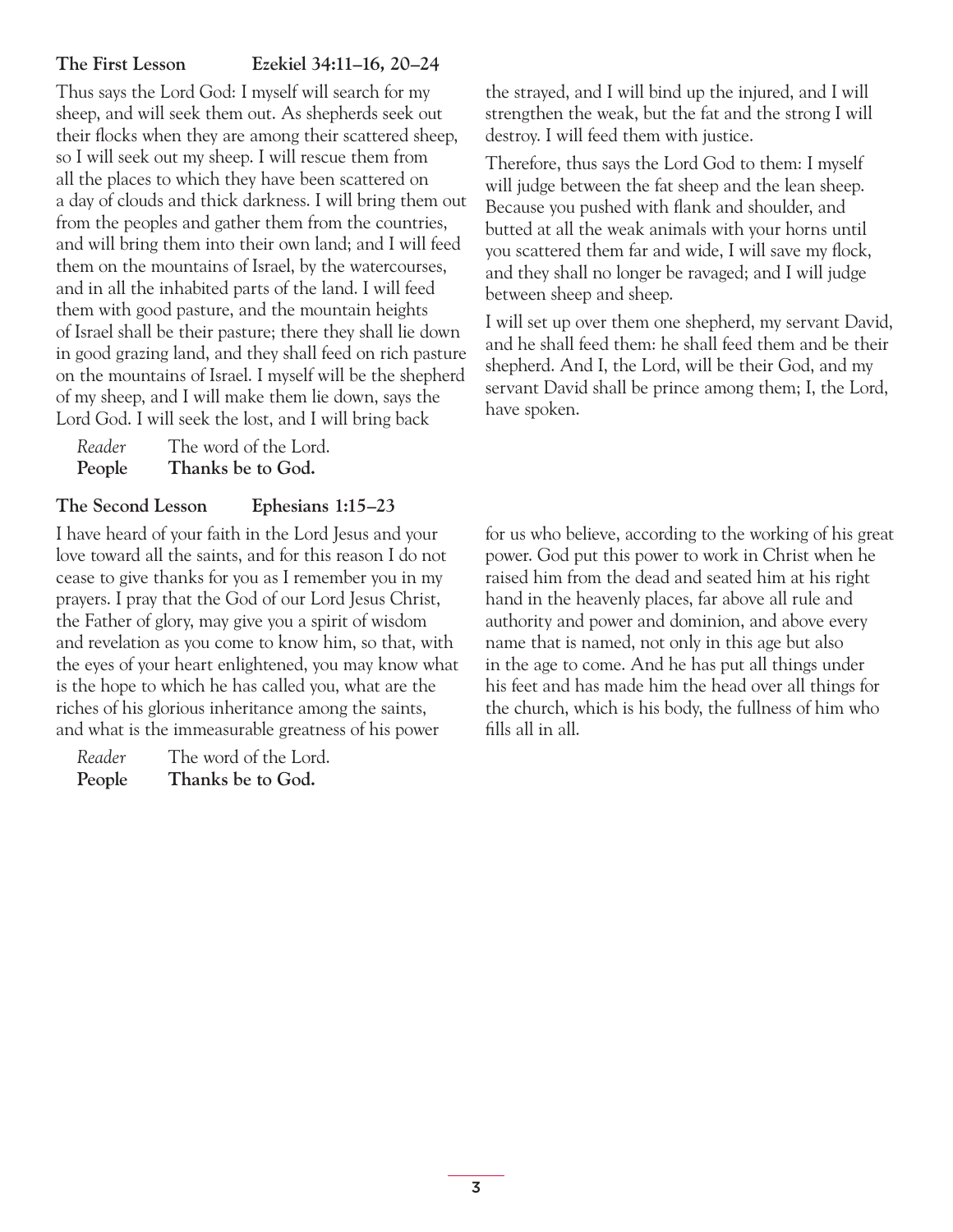**Hymn Meditation** *(10:00 a.m. only)*

"My Shepherd will supply my need" *Resignation*

 arr. Andrew K. Barnett (b. 1984) Marshall Keys, *Saxophone* The Rev. Dr. Andrew K. Barnett, *piano* 1. My Shep - herd will  $sup$  -  $ply$ my need, Je - ho - vah his Name; is 2. When I walk through the shades of death, thy pres - ence is my stay; 3. The sure  $pro \cdot vi \cdot sions$  of at - tend me my God all my  $days;$ be - side the liv - ing in pas tures fresh he makes me feed stream. one word of thy sup - por - ting breath drives all my fears  $a$  way. oh, may thy house be mine a - bode and all my work be praise. wan-dering spi - rit back when I He brings my for - sake his ways, Thy hand, in sight of all my foes, doth still my ta ble spread; There would I find a set tled rest, while o thers go and come; and leads his mer - cy's sake, in paths of truth and me, for grace. with bles - sings o - ver - flows, thy oil a - noints my head. my cup stran - ger or but like a child home. no more  $\mathbf{a}$  $\mathbf{a}$ guest, at

#### **Hymn Meditation**

Dr. Kirk M. Rich, *organ (11:15 a.m.)* David Brensinger, *organ (2:00 p.m.)*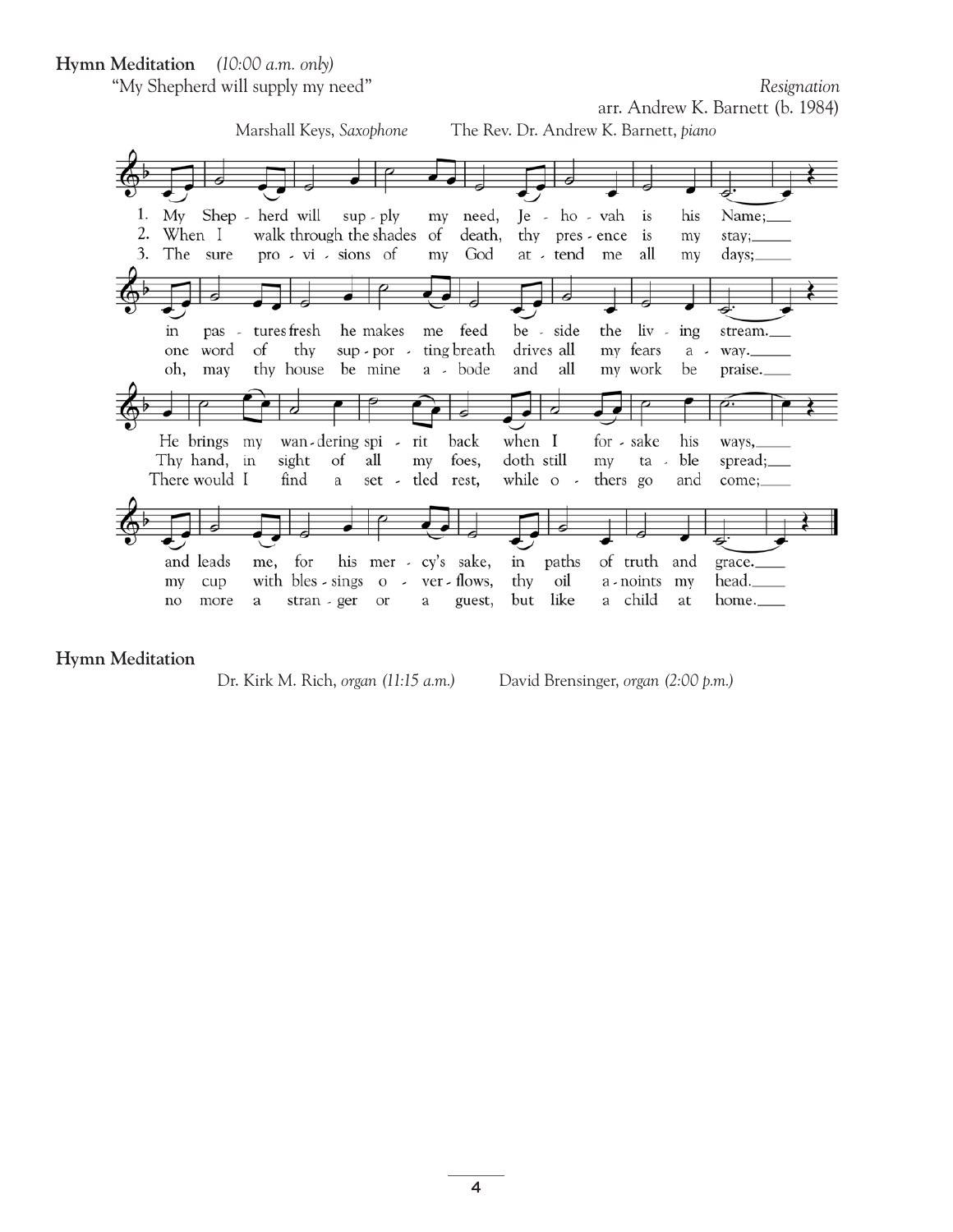#### **The Gospel Matthew 25:31–46**

*Reader* A reading from the Gospel of Matthew.

Jesus said, "When the Son of Man comes in his glory, and all the angels with him, then he will sit on the throne of his glory. All the nations will be gathered before him, and he will separate people one from another as a shepherd separates the sheep from the goats, and he will put the sheep at his right hand and the goats at the left. Then the king will say to those at his right hand, 'Come, you that are blessed by my Father, inherit the kingdom prepared for you from the foundation of the world; for I was hungry and you gave me food, I was thirsty and you gave me something to drink, I was a stranger and you welcomed me, I was naked and you gave me clothing, I was sick and you took care of me, I was in prison and you visited me.' Then the righteous will answer him, 'Lord, when was it that we saw you hungry and gave you food, or thirsty and gave you something to drink? And when was it that we saw you a stranger and welcomed you, or naked and gave you

| Reader | The word of the Lord. |
|--------|-----------------------|
| People | Thanks be to God.     |

#### **The Lord's Prayer**

| People | Intercessor The Lord be with you.<br>And also with you.                                                                                                                                                                                                                                                                                                                                                             |
|--------|---------------------------------------------------------------------------------------------------------------------------------------------------------------------------------------------------------------------------------------------------------------------------------------------------------------------------------------------------------------------------------------------------------------------|
|        | Intercessor Let us pray.                                                                                                                                                                                                                                                                                                                                                                                            |
|        | Our Father, who art in heaven,<br>hallowed be thy Name,<br>thy kingdom come, thy will be done,<br>on earth as it is in heaven.<br>Give us this day our daily bread.<br>And forgive us our trespasses,<br>as we forgive those<br>who trespass against us.<br>And lead us not into temptation,<br>but deliver us from evil.<br>For thine is the kingdom,<br>and the power, and the glory,<br>for ever and ever. Amen. |
|        |                                                                                                                                                                                                                                                                                                                                                                                                                     |

clothing? And when was it that we saw you sick or in prison and visited you?' And the king will answer them, 'Truly I tell you, just as you did it to one of the least of these who are members of my family, you did it to me.' Then he will say to those at his left hand, 'You that are accursed, depart from me into the eternal fire prepared for the devil and his angels; for I was hungry and you gave me no food, I was thirsty and you gave me nothing to drink, I was a stranger and you did not welcome me, naked and you did not give me clothing, sick and in prison and you did not visit me.' Then they also will answer, 'Lord, when was it that we saw you hungry or thirsty or a stranger or naked or sick or in prison, and did not take care of you?' Then he will answer them, 'Truly I tell you, just as you did not do it to one of the least of these, you did not do it to me.' And these will go away into eternal punishment, but the righteous into eternal life."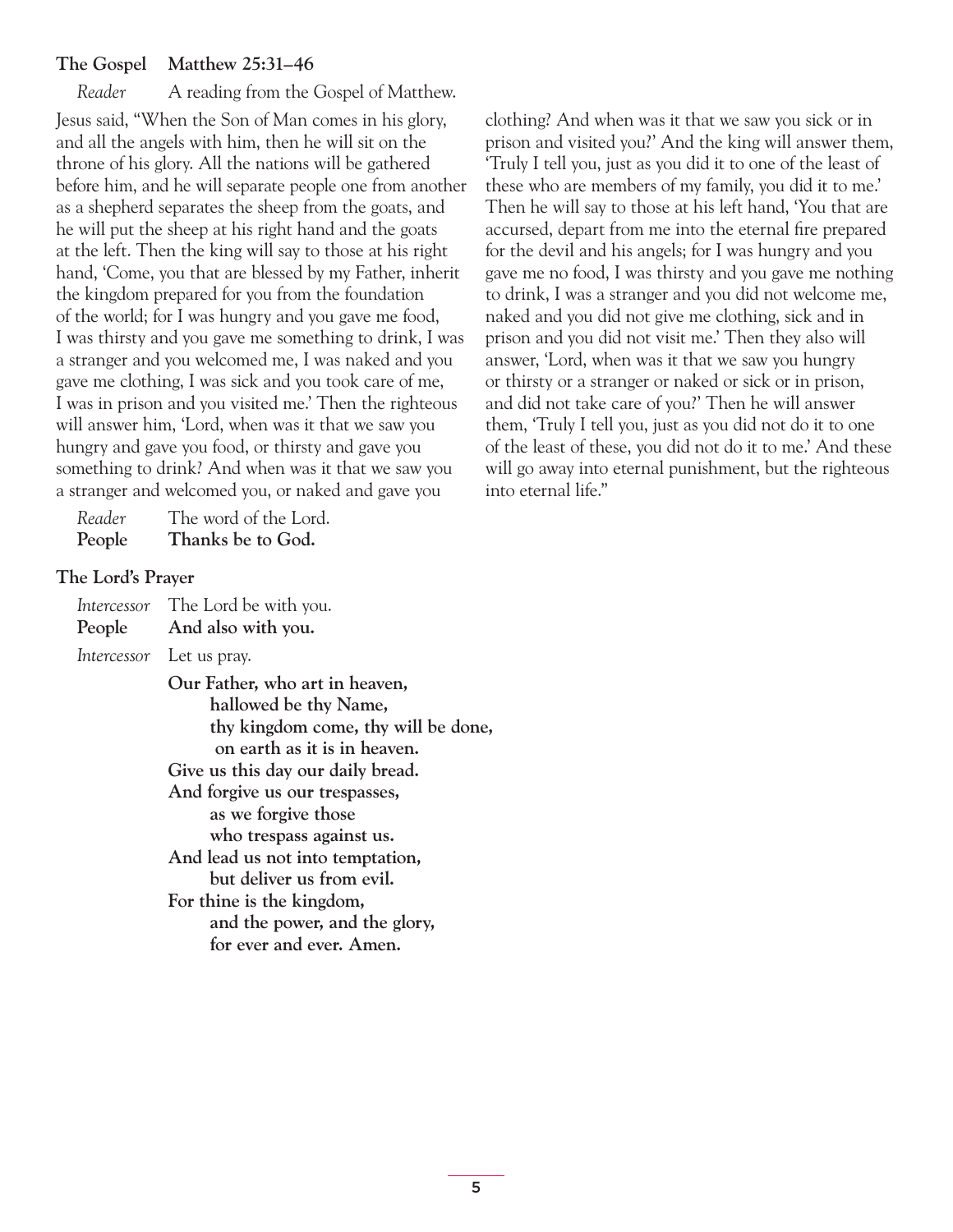## **Prayers of the People**

| Intercessor | Jesus the Christ, you reign in glory as our King, and to you we lift our voices in prayer, saying,<br>"Lord, hear our prayer."                                                                                                                                        |
|-------------|-----------------------------------------------------------------------------------------------------------------------------------------------------------------------------------------------------------------------------------------------------------------------|
|             | That we may serve you with gladness and generosity, discovering your likeness in those who hunger<br>and thirst, in those who are threadbare and in prison, and in those who are sick, lonely, depressed,<br>sorrowful, and rejected; let us pray.                    |
| People      | Lord, hear our prayer.                                                                                                                                                                                                                                                |
| Intercessor | For the sea and the dry land, that we may cherish the gifts they bring forth, and be good stewards<br>of their fragile ecosystems; let us pray.                                                                                                                       |
| People      | Lord, hear our prayer.                                                                                                                                                                                                                                                |
| Intercessor | That the sin of division may be lifted from family life, and from wherever it fractures the bonds<br>of affection or movements toward peace, that forgiving what is past and trusting in God's future,<br>we may work to reveal the kingdom in our time; let us pray. |
| People      | Lord, hear our prayer.                                                                                                                                                                                                                                                |
| Intercessor | We pray or the newly born and signs of new life (names of the newly born will be read aloud);                                                                                                                                                                         |
|             | We pray for the sick (names of those who are ill will be read aloud);                                                                                                                                                                                                 |
|             | We pray for those who have died (names of those who have died will be read aloud);                                                                                                                                                                                    |

## **A Prayer of St. Chrysostom**

Almighty God, you have given us grace at this time with one accord to make our common supplication to you; and you have promised through your well-beloved Son that when two or three are gathered together in his Name you will be in the midst of them: Fulfill now, O Lord, our desires and petitions as may be best for us; granting us in this world knowledge of your truth, and in the age to come life everlasting. **Amen**.

*Intercessor* Let us bless the Lord. **People Thanks be to God.**

**Sermon The Rev. Natosha Reid Rice Katie Roll** *(11:15 a.m., 2:00 p.m.)*

*A period of silent prayer follows the sermon.*

**Musical Meditation** *(10:00 a.m. service only)* "Be Thou My Vision" *Slane*

Andrew K. Barnett (b. 1984)

Marshall Keys, *Saxophone* The Rev. Dr. Andrew K. Barnett, *piano*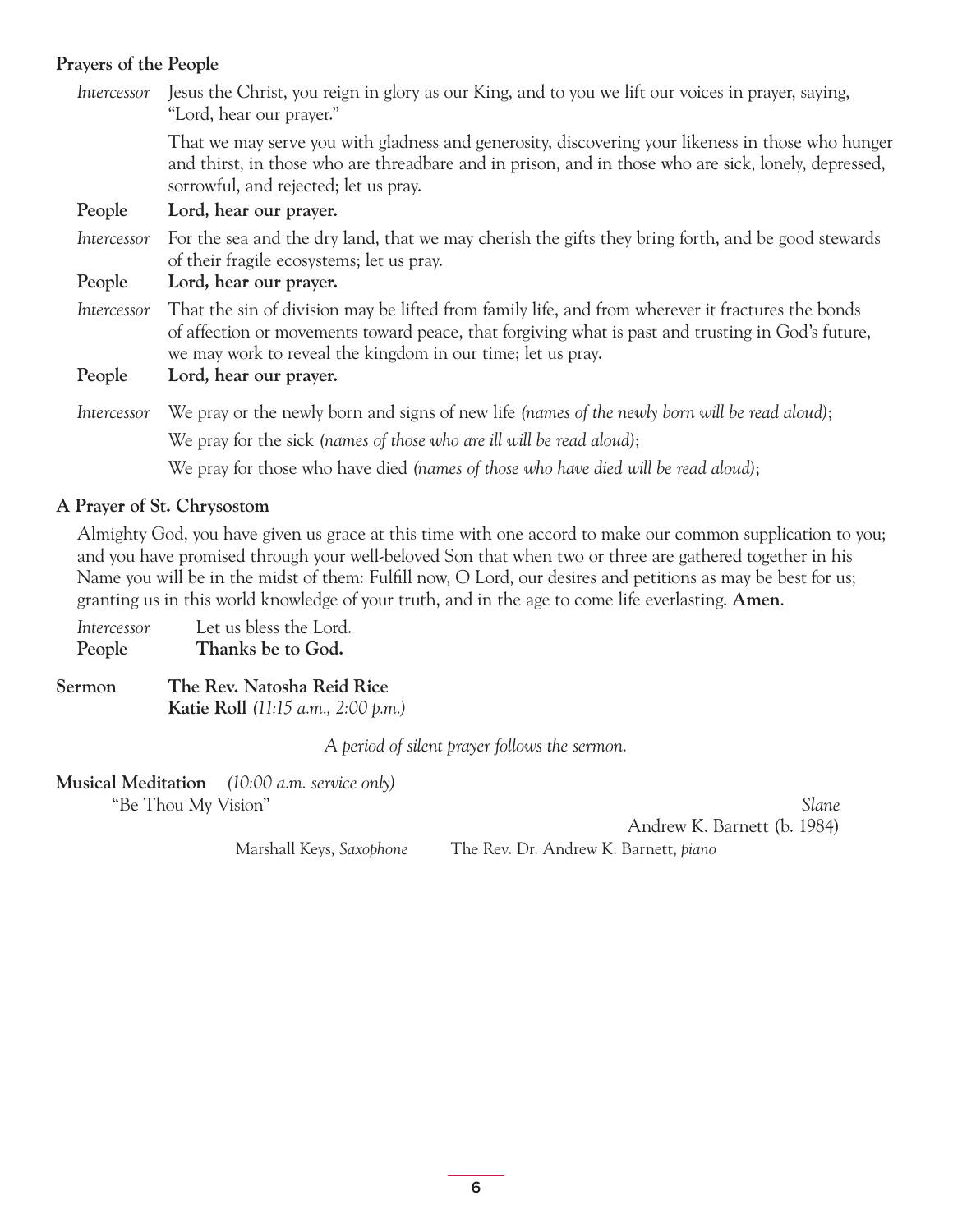#### **Blessing**

May the God who shakes heaven and earth, whom death could not contain, who lives to disturb, comfort, and heal us, bless you with power to go forth and proclaim the gospel, in the name of+ the Father, the Son, and the Holy Spirit. **Amen**.

#### **Dismissal**

*Officiant* Go in peace to love and serve the Lord. **People Thanks be to God.**

**Closing Hymn 494** *(10:00 a.m. service only)*

"Crown him with many crowns" *Diademata*



**Voluntary** *(10:00 a.m. only)*

Sonata in D Major, K. 144 Wolfgang Amadeus Mozart (1756-1791) Jessica Stinson, *violin* Jessica Wu, *violin* Erin Cassel Idnani, *cello* Dr. Kirk M. Rich, *organ*

### **Organ Voluntary**

Dr. Kirk M. Rich, *organ (11:15 a.m.)* David Brensinger, *organ (2:00 p.m.)*

**丹 子 子**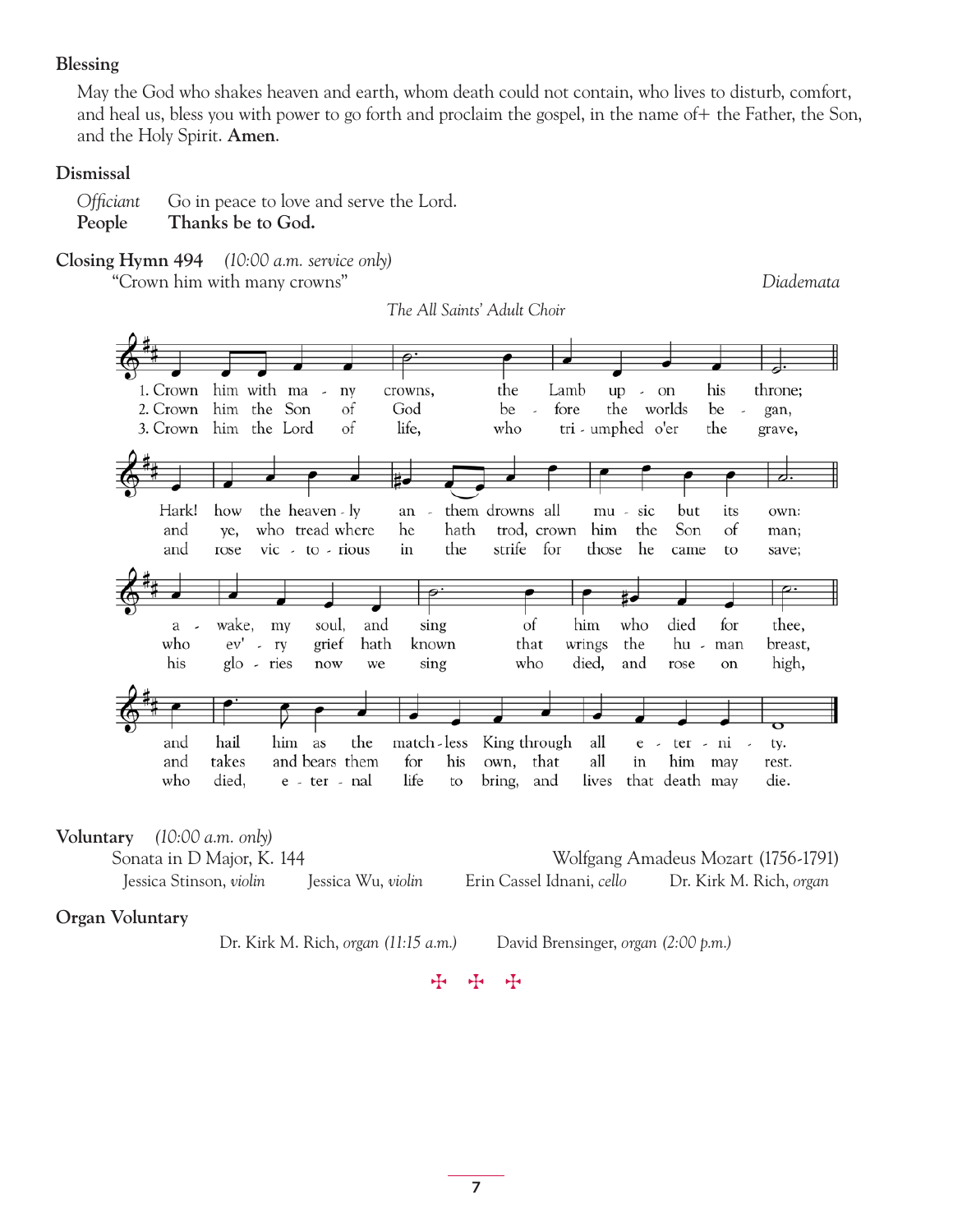## **Worship Notes**

The Worship Committee and staff welcome your feedback; please email **worship@allsaintsatlanta.org**.

#### **Music for Sunday, November 22, 2020**

#### **Copyright Permissions**

**All my hope on God is founded**, Words: Robert Seymour Bridges (1844–1930), alt.; after Joachim Neander (1650–1680); Music: *Michael*, Herbert Howells (1892–1983); Copyright: Music: Copyright © 1968, Novello & Company Limited. Used by permission; **Be thou my vision,** Music: *Slane*, Irish ballad melody; adapt. *The Church Hymnary*, 1927; arr. Andrew K. Barnett (b. 1984), arrangement used with permission.

> Permission to print and stream music in this service obtained from ONE LICENSE, License # A-712666 All rights reserved and Christian Copyright Solutions License 13154

#### **In Our Prayers**

In our Anglican Cycle of Prayer, we pray for Bermuda (Extra-Provincial to Canterbury).

In our diocese, we pray for St. Barnabas' Church in Trion.

In our parish cycle of prayers, we pray for All Saints' ushers, lectors, and intercessors.

#### **Thanksgivings and Memorials**

The sanctuary candle is given to the glory of God.

The altar flowers are given to the glory of God and in memory of Faye Elizabeth Oliver, Mary Elizabeth Oliver, and Robert Garland Oliver by their sister and daughter, Mary Margaret Oliver.

#### **Prayer List**

*Those who are ill Bruce Garner Isabelle Hines Illona Cardona, friend of Barbara Pinson Emily Giesen, daughter of Jon and Ryan Giesen Corey Gradin, friend of the Edward Lindsey and Kevin Hayes families Lisa Millsapp, friend of Lisa Bell All who are suffering from COVID-19 Those to have surgery Barbara Pinson Those recovering from illness or surgery Becky Parks Carrington Hayes, friend of Kara Wilkes Other concerns Jhalen Millsapp, friend of Lisa Bell Greg and Lucinda Poole, friends of Katie Connell Those who have died Kim Andrews Luis Boscan-Fernandez, father of Luis Boscan-Hendricks Gail Coffman, mother of Peter Coffman Lowell Gibbs, father of Betsey Gibbs Don Harden, friend of Vic and Sarah Hansen Al Hopkins, friend of Ann Pearce and the parish Sonny Howard, father of Laura Howard Charles Mancuso, step-father of Dexter Wells Guy Young McClure, Jr., friend of Lauri Begley Susannah McCuaig, aunt of Katie Connell Richard Pinney, father of Ryan Giesen Mary Socci, grand niece of Paul Thim*

8

*All who have died from COVID-19*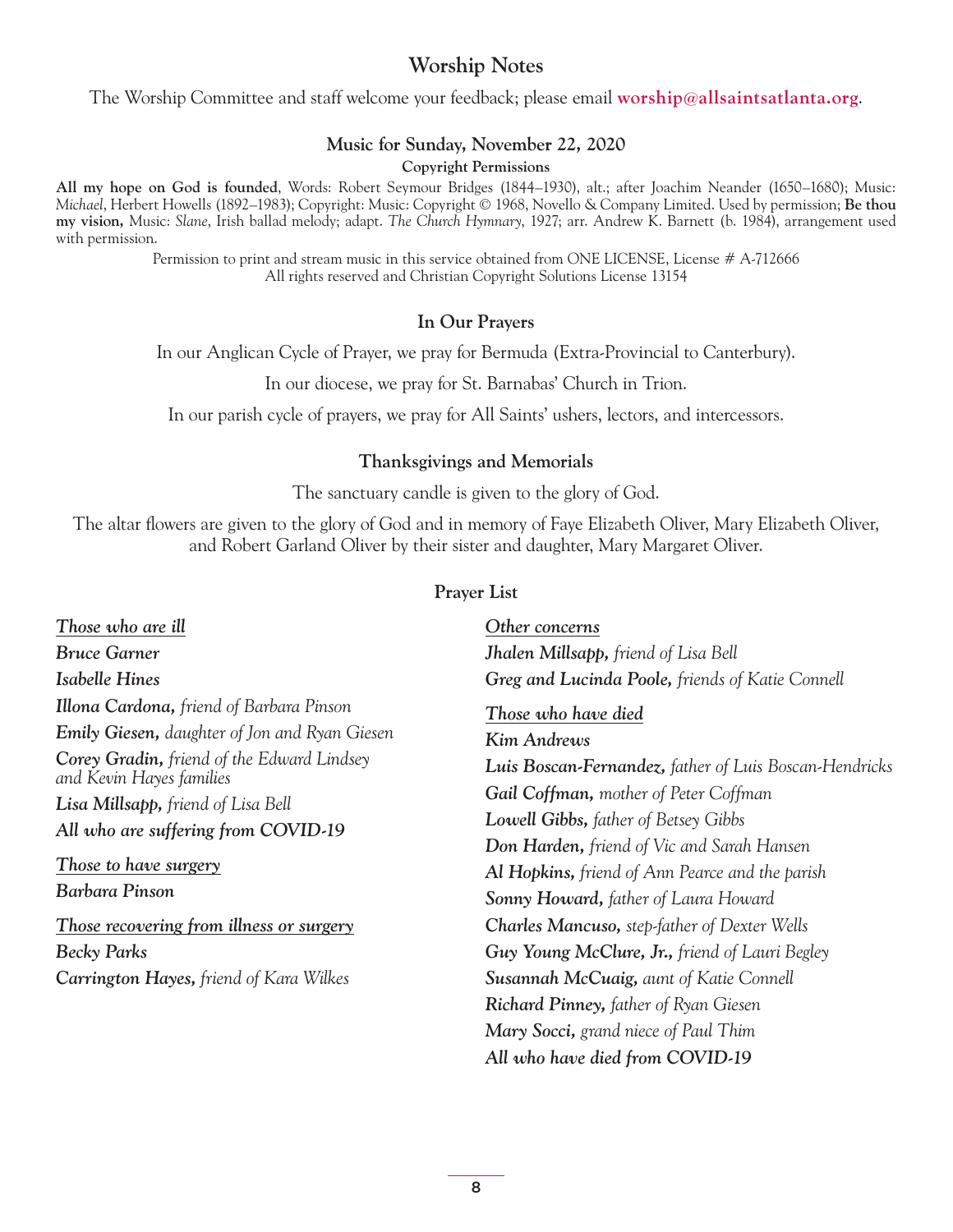#### **Announcements**

#### **We want you to have the Most Up-to-Date Information**

Things are changing quickly during this pandemic. For the most current announcements on upcoming events, service opportunities, and worship services, please visit **allsaintsatlanta.org/sunday-announcements**.

Please continue to monitor our website for the latest news and answers to frequently asked questions regarding our COVID-19 policies and protocols: **allsaintsatlanta.org/covid-19.**

#### **Birthdays This Week**

| Sunday, November 22 | Tuesday, November 24                   | Thursday, November 26 | Friday, November 27   |
|---------------------|----------------------------------------|-----------------------|-----------------------|
| Matthew Charles     | Grace Barr                             | Radford Aldridge      | Elizabeth Bagley      |
| Wilson Hitt         | Watts Bond                             | Catharine Burkett     | Kerry Bresee          |
| Grace Huber         | Paul Burks                             | Trav Carter           | LeighAnn Costley      |
| Sherry Terlemezian  | Tim Caison                             | Denise Funk           | James Curtis          |
| Monday, November 23 | Christopher Caruso                     | Ferrell Moultrie      | Spurgeon Hays         |
| Heather Bellini     | Chloe Citron                           | Lisa Newbern          | Annie Mainwaring      |
| Beth Blalock        | Matthew Clark                          | Emily Pfeil           | Loretta Pinkston-Pope |
| Henry Bryant        | Gary Cruz                              | Pat Robinson          | Clark Tate, III       |
| Ben Clark           | Kendall Parks                          | Robert Westerkom      | Saturday, November 28 |
| Charlie Geddes      | Wednesday, November 25<br>Charlie Boyd |                       |                       |
| Brian German        | Jo Ann Dalton                          |                       | Kendall Wade          |
| Randy Harris        | Travis Darnell                         |                       |                       |
| Barbara Kennedy     | Ed Strempel                            |                       |                       |

The Episcopal Church has declared a churchwide initiative of racial healing, reconciliation, and justice, including a curriculum entitled *Sacred Ground: A Film Based Dialogue Series on Race and Faith*. The MICAH Project plans to initiate Sacred Ground dialogue circles composed of parishioners committed to six months of learning, listening, and engaging one another in a brave space to talk about race and faith. To gauge interest, we ask that you add your name to the list by emailing us at **sacredground@allsaintsatlanta.org.**

*Will Wilson*

*Bill Middleton Eleanor Thiesen Kathleen Whitten*

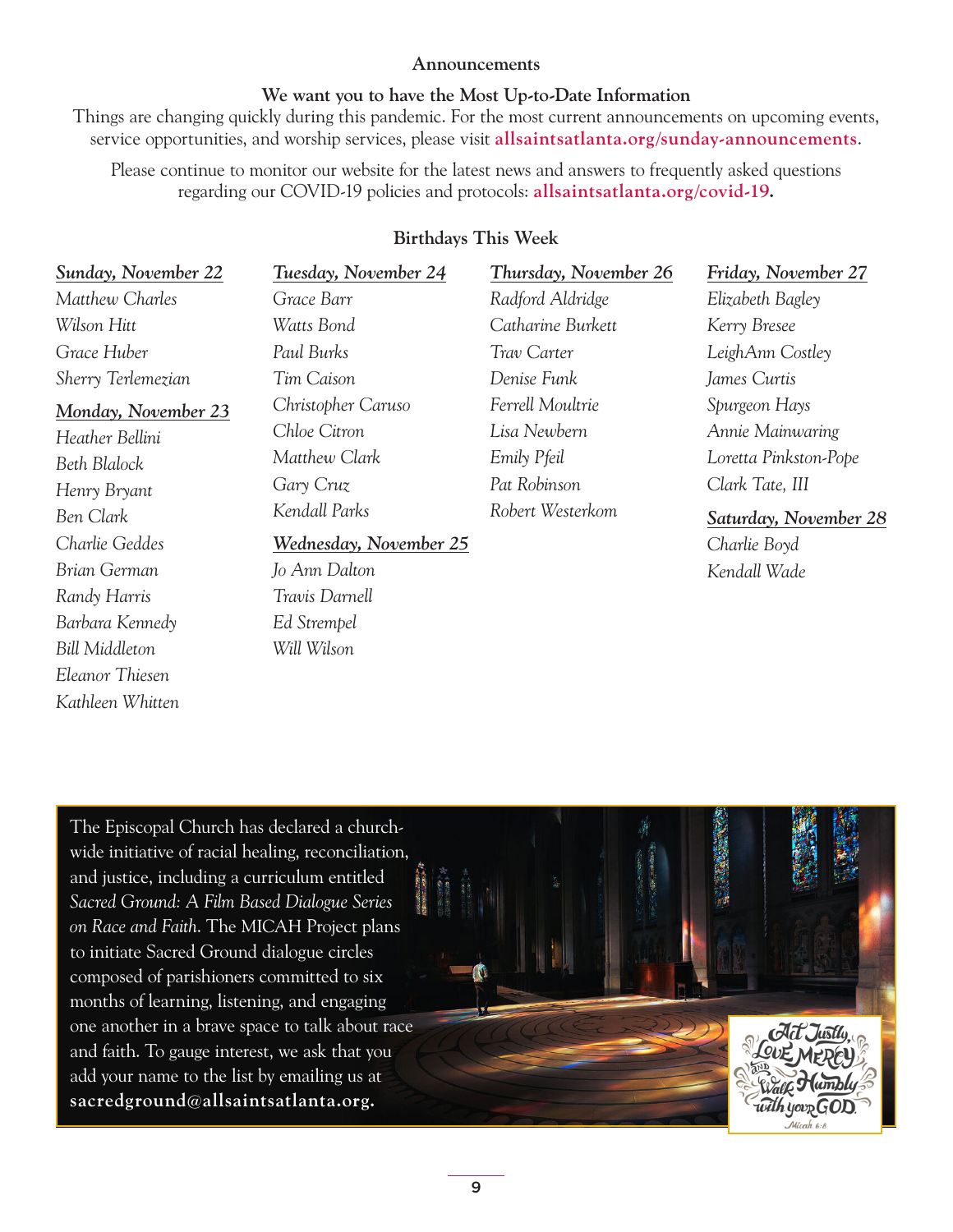## 2021 Canvass: Lifting Through Generosity

["All Saints' is so blessed! Commitment Sunday pledging was very strong. I hope the clergy and parish](%E2%80%A2%09https://allsaintsatlanta.org/giving)  leadership are encouraged. They have done outstanding work in providing us all sorts of formation opportunities during this stay-at-home church year. Thank you, All Saints'." *DS*

Haven't pledged yet? Please do it today: **allsaintsatlanta.org/giving** Danny and Louisa Johnson, *[Chairs of the 2021 Annual Canvass](https://www.jotform.com/AllSaints_ATL/contact-danny-and-louisa)*

## A reminder from our finance office:

If you are paying your pledge by check, please indicate the pledge year on the check (example: "2020 pledge payment" or "2021 pledge payment"). Thank you so much!





## Order your Christmas Trees and Wreaths from [Youth Ministries this Month.](http://www.yallsaints.church/christmastrees.html)

Trees range from 5 to 9 feet and a variety of wreath sizes are available.

## **allsaintsatlanta.org/christmastrees**

Order by Friday, November 27. All proceeds benefit the youth pilgrimage fund. *For more information, contact Joel Smith at jsmith@allsaintsatlanta.org.*



# [St. Nicholas is coming](https://allsaintsatlanta.org/st-nicholas-and-giving-tree)  to All Saints'!

Honor the legacy of St. Nicholas of Myra during this year's drive-through celebration and drop-off donations of gifts for this year's Giving Tree.

## To learn more, please visit **allsaintsatlanta.org/ st-nicholas-and-giving-tree**

*For more information, contact Jill Gossett at jgossett@allsaintsatlanta.org.*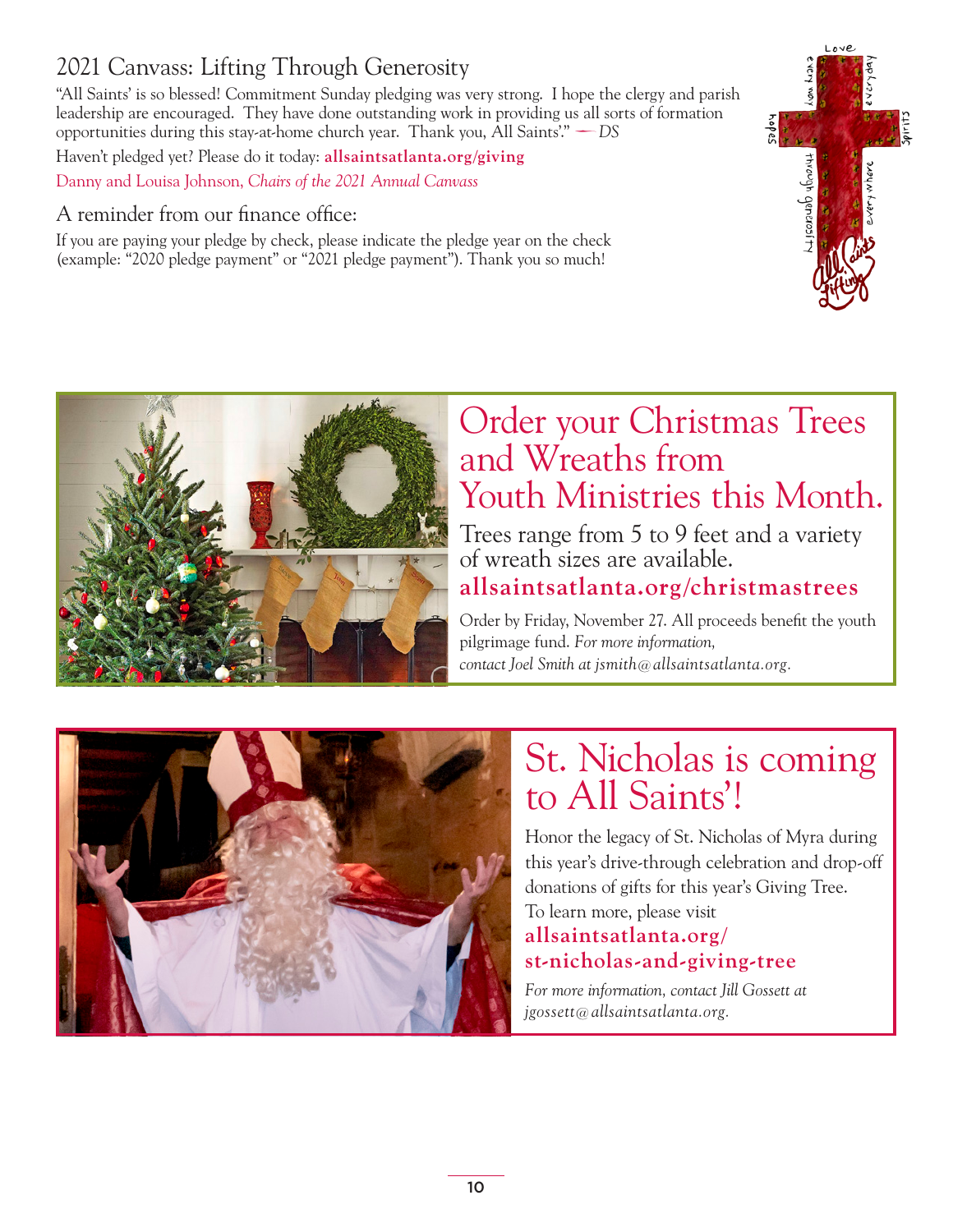#### **[All Saints' Episcopal Church](https://allsaintsatlanta.org/)**

*is a parish in the Diocese of Atlanta* 

The Rt. Rev. Robert C. Wright, *Bishop* The Rt. Rev. Don A. Wimberly, *Assisting Bishop* 

**Rector** 

The Rev. Dr. Simon J. Mainwaring

**2020—2021 Vestry** 

Arjun Srinivasan, *Senior Warden •* Lori Reinking, *Junior Warden •* Charlie Henn, *Clerk •* Sheldon Taylor, *Treasurer* 

Mary Brennan *•* Mary Jo Bryan *•* Bert Clark *•* Sydney Cleland *•* Des Dorsey *•* Amy Gaynor Lynda Herrig *•* Dante Hudson *•* Mark McDonald *•* Mike Nadal Dan Pennywell *•* Ellen Porter *•* Sherry Collins Terlemezian *•* Susan Virgin *•* Russ Wofford

#### **Clergy**

The Rev. Dr. Andrew K. Barnett, *Associate Rector* The Rev. Dr. Denni Moss, *Associate for Pastoral Care* The Rev. Zachary C. Nyein, *Associate Rector*  The Rev. Natosha Reid Rice, *Minister for Public Life* The Rev. Sarah C. Stewart, *Associate Rector* 

#### **Clergy Associates**

The Very Rev. Dr. Harry H. Pritchett, *Rector Emeritus •* The Rev. Robert T. M. Book The Rev. Bill Clarkson *•* The Rev. Dr. James M. Donald *•* The Rev. Karen P. Evans The Rev. Spurgeon Hays *•* The Rev. Dr. David M. Moss, III *•* The Rev. Gary Mull The Rev. Milton H. Murray *•* The Rev. Paul Thim *•* The Rev. Richard Winters

#### **Administrative, Facilities and Program Staff**

| Lisa Bell, Director of Print and Graphic Communications | Benjenia Lee, Sexton                                       |  |
|---------------------------------------------------------|------------------------------------------------------------|--|
| Jocelyn Cassada, Director of Digital Communications     | Suzanne Logue, Accompanist for Youth and Children's Choirs |  |
| Nancy Dodson, Director of Finance                       | Louisa Merchant, Director of Refugee Ministries            |  |
| Mickey Dukes, Facility Maintenance Assistant            | Randy Miller, Director of Security                         |  |
| Betsey Gibbs, Membership Coordinator                    | Marie-Louise Muhumuza, Receptionist                        |  |
| Jill Gossett, Director of Parish Life                   | Maurice D. Reddick, Project and Facilities Manager         |  |
| Lori Guarisco, Threads Coordinator                      | Dr. Kirk M. Rich, Director of Music                        |  |
| Ellen Hayes, Director of Stewardship & Development      | Kathy Roberts, Director of Children's Ministries           |  |
| Reece Johnson, Head Sexton                              | Joel Smith, Youth Minister                                 |  |
| Tyrone Jones, Sexton                                    | Shawnne Smith, Nursery Coordinator                         |  |
| Pat Kiley, Rector's Assistant                           | Phil Turks, Sexton                                         |  |
| Karol Kimmell, Director of Youth and Children's Music   | Victor Young, Sexton                                       |  |